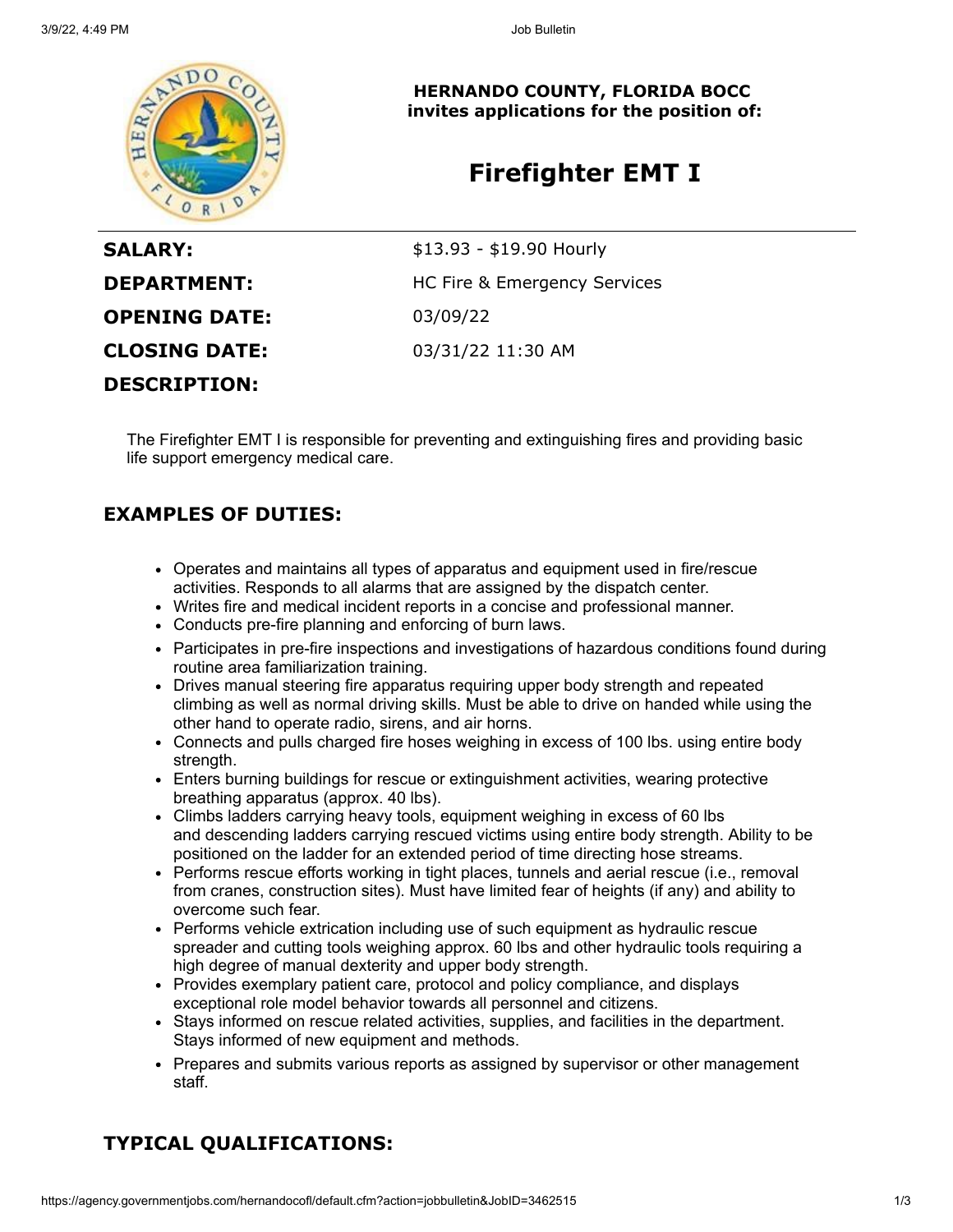High school diploma or equivalent (GED). Must possess current certification as an Emergency Medical Technician in the State of Florida, successfully completed the Florida Minimum Firefighting Standards class and possess Florida State Minimum Firefighting Standards Certificate of Compliance prior to employment.

#### **Experience**

Two (2) years of working with a paid or part-paid fire department or has attended Firefighter I, II and EMT classes within the past three (3) years.

Special Requirement

### **Licenses, Certifications or Registrations**

Permanent residence must be established within 50 miles of the nearest station within (6) months of employment. Must maintain a clean police record and meet other requirements as further defined in Florida Statutes 633.34.

Must possess and maintain Florida State Emergency Medical Technician (EMT), BLS provider, and Florida State Minimum Fire Standards Certificate of Compliance. Candidates are required to obtain State of Florida Certified Paramedic credentials within three years of employment and obtain clearance to function from HCFES Medical Director within four (4) years of employment. Must possess and maintain a valid Florida Driver's License and be insurable by the current insurance carrier. This position is subject to the Hepatitis B Vaccine.

## **SUPPLEMENTAL INFORMATION:**

APPLICATIONS MAY BE FILED ONLINE AT: <https://www.hernandocounty.us/home>

Position #13755 FIREFIGHTER EMT I KD

15470 Flight Path Drive Brooksville, FL 34604 (352) 754-4817

[kdale@co.hernando.fl.us](mailto:kdale@co.hernando.fl.us)

### **Firefighter EMT I Supplemental Questionnaire**

- \* 1. Do you possess a High School Diploma or equivalent (GED)?  $\Box$  Yes  $\Box$  No
- \* 2. Do you possess Florida Firefighter Minimum Standards?  $\Box$  Yes  $\Box$  No.
- \* 3. Do you possess a current EMT certification in the State of Florida?  $\Box$  Yes  $\Box$  No
- \* 4. Do you possess a current BLS card?  $\Box$  Yes  $\Box$  No
- \* 5. Do you have two (2) years of working with a paid or part-paid fire department or have